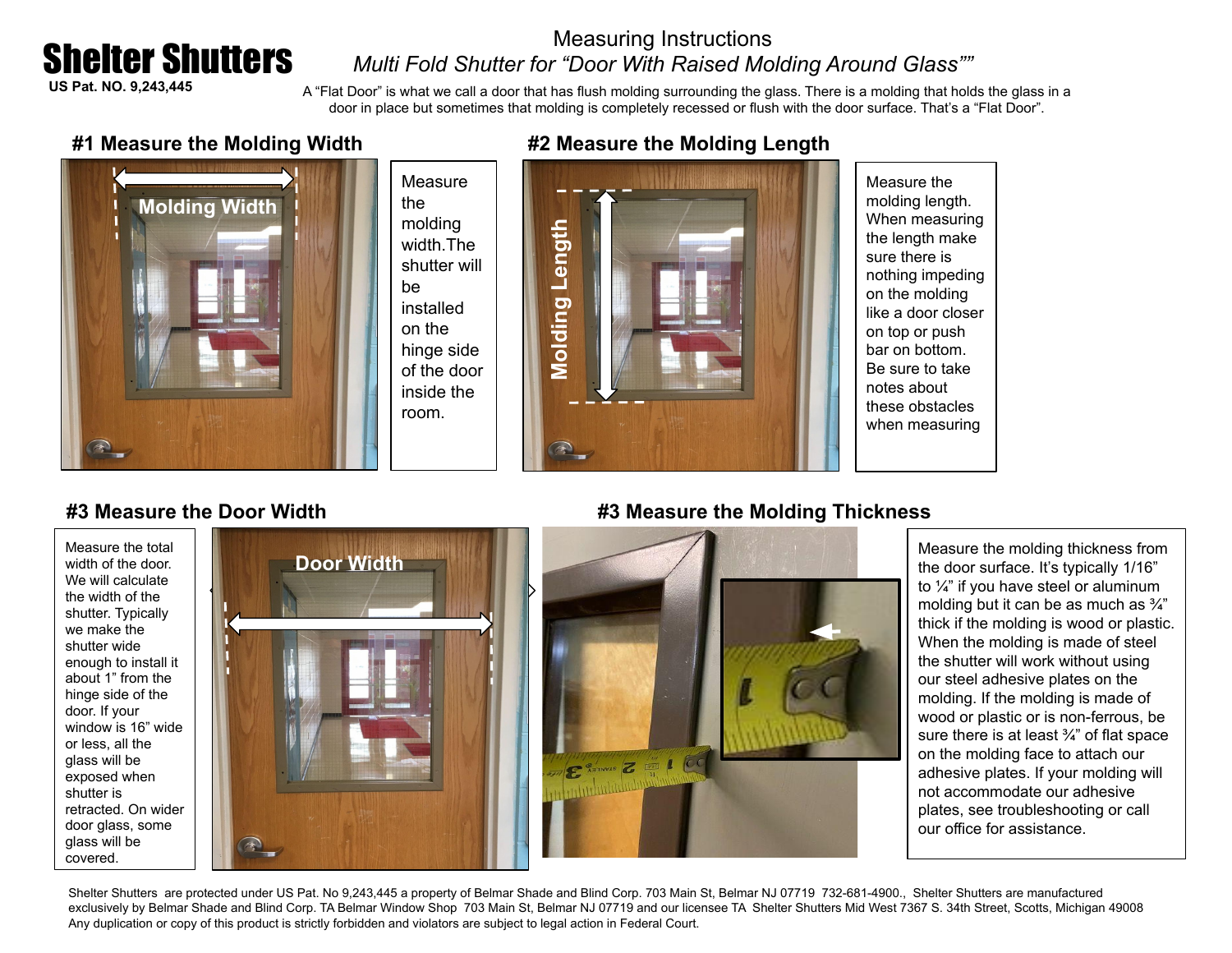#### **CUSTOM SHELTER SHUTTERS**

**MEASURE FORM** (center glass) raised molding Shelter Shutters are reversible so the same shutter can install on the left or right side of the door, always on the hinge side

 $\frac{1}{2}$  ,  $\frac{1}{2}$  ,  $\frac{1}{2}$  ,  $\frac{1}{2}$  ,  $\frac{1}{2}$  ,  $\frac{1}{2}$ Quantity of Identical\_\_\_\_\_\_